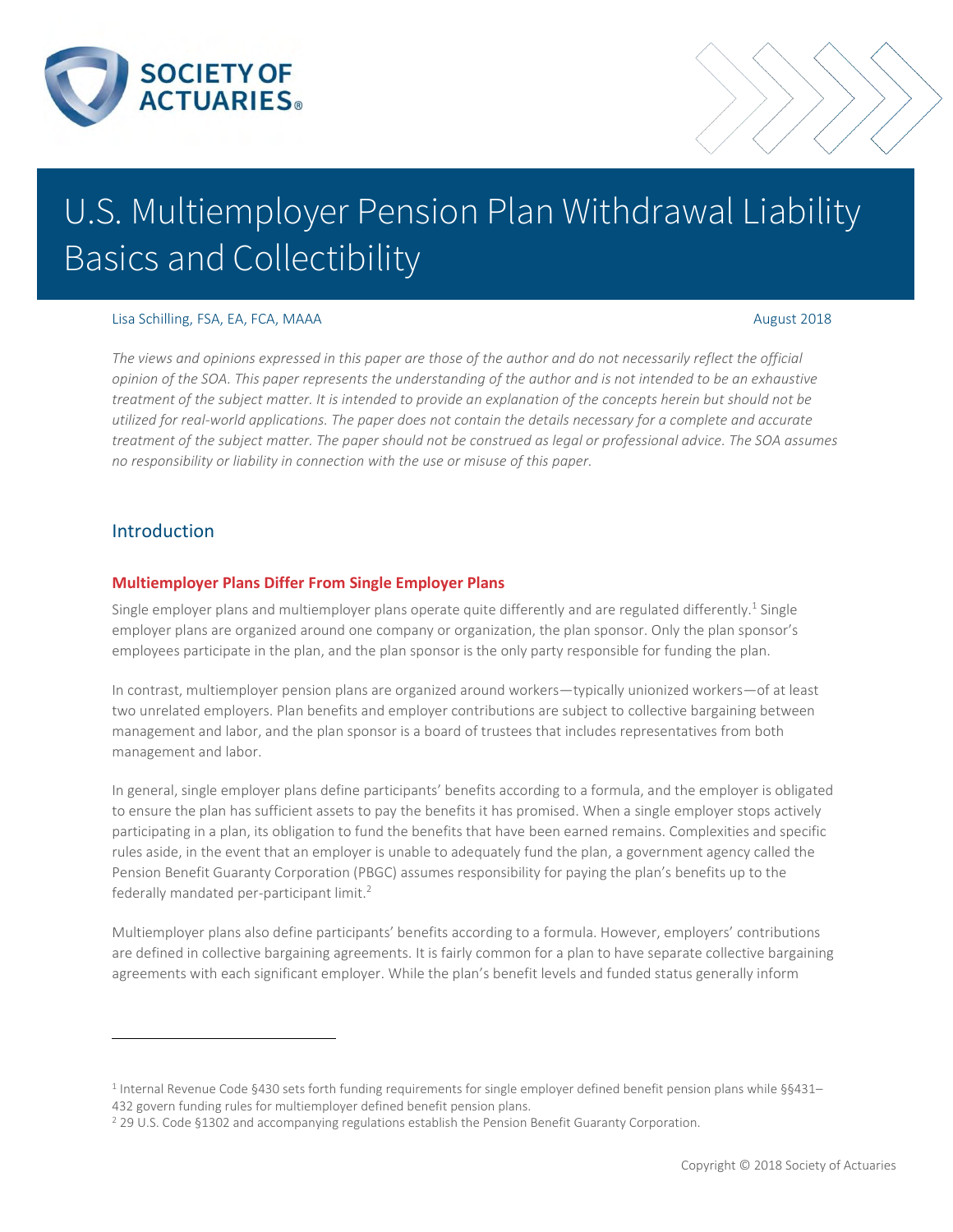collective bargaining, ultimately the contribution rates may fall short of levels needed to meet the plan's benefit obligations.

When a multiemployer plan runs short of assets needed to meet current benefit payments, the PBGC provides the plan financial assistance loans to pay benefits up to federally mandated limits. The limits differ from those for single employer plan benefits.<sup>3</sup> While the specifics of PBGC guarantees are beyond the scope of this discussion, it is generally well understood that PBGC guarantees for multiemployer plans are typically significantly lower than plan benefits. In addition, given that plans receiving assistance have already exhausted their assets, the PBGC does not expect the loans to be repaid.<sup>4</sup>

### **Withdrawal Liability: The Basic Idea**

When an employer stops actively participating in a multiemployer plan, the employer is said to withdraw from the plan.<sup>5</sup> If the plan has an unfunded liability, the withdrawing employer may be charged for the unfunded liability that it leaves behind—the withdrawal liability.<sup>6</sup> In general, withdrawal liability is the withdrawing employer's share of the plan's unfunded liability [\(Figure 1\)](#page-1-0).

Only the value of vested benefits is considered because if the entire plan were to stop at the time of the employer's withdrawal, the plan would owe participants only the vested benefits. <sup>7</sup>

It is generally well known that some multiemployer pension plans are severely financially troubled, and it is less well understood that there are also many financially stable

<span id="page-1-0"></span>

multiemployer plans. Many financially stable plans still have unfunded liabilities but are on a clear path to eliminate their unfunded liabilities. Withdrawal liability applies to all plans that have an unfunded liability, whether they are financially stable or troubled.

Federal law allows various methods for determining withdrawal liability; the methods are different approaches to determining the employer's share of unfunded liability.<sup>8</sup> To mitigate the withdrawing employer's burden to pay a large withdrawal liability all at once, the law allows payment over time. In general, the annual payment is intended to approximate the withdrawing employer's history of annual contributions to the plan.<sup>9</sup> The author's advisory team observes that actual withdrawal liability payments may be greater than the employer's history of contributions.

<sup>3</sup> 29 U.S. Code §§1322a–1322b define multiemployer plan benefit guarantees.

<sup>4</sup> Pension Benefit Guaranty Corporation, *FY 2017 Annual Report*, pp. 41 and 92, and *FY 2017 Projections Report*, p. 7, available at www.pbgc.gov.

<sup>5</sup> This paper explains withdrawal liability for complete withdrawals as covered by 29 U.S. Code §1383. Under certain circumstances, an employer may become liable for a partial withdrawal as covered by 29 U.S. Code §1385. The circumstances under which partial withdrawal occurs and the consequent adjustment to withdrawal liability are complex. Mass withdrawal occurs when all of a plan's employers stop participating, as covered by 29 CFR §4219. Partial and mass withdrawal are beyond the scope of this paper.

<sup>6</sup> 29 U.S. Code §1381 establishes withdrawal liability.

<sup>7</sup> Vested benefits are the portion of participants' benefits that are fully owned by the participant; vesting rules are governed by Internal Revenue Code §411. Typically, participants with fewer than five years of service in a plan are not vested.

<sup>&</sup>lt;sup>8</sup> 29 U.S. Code §1391 and accompanying regulations set forth methods for computing withdrawal liability.

<sup>&</sup>lt;sup>9</sup> 29 U.S. Code §1399 governs annual withdrawal liability payment computation.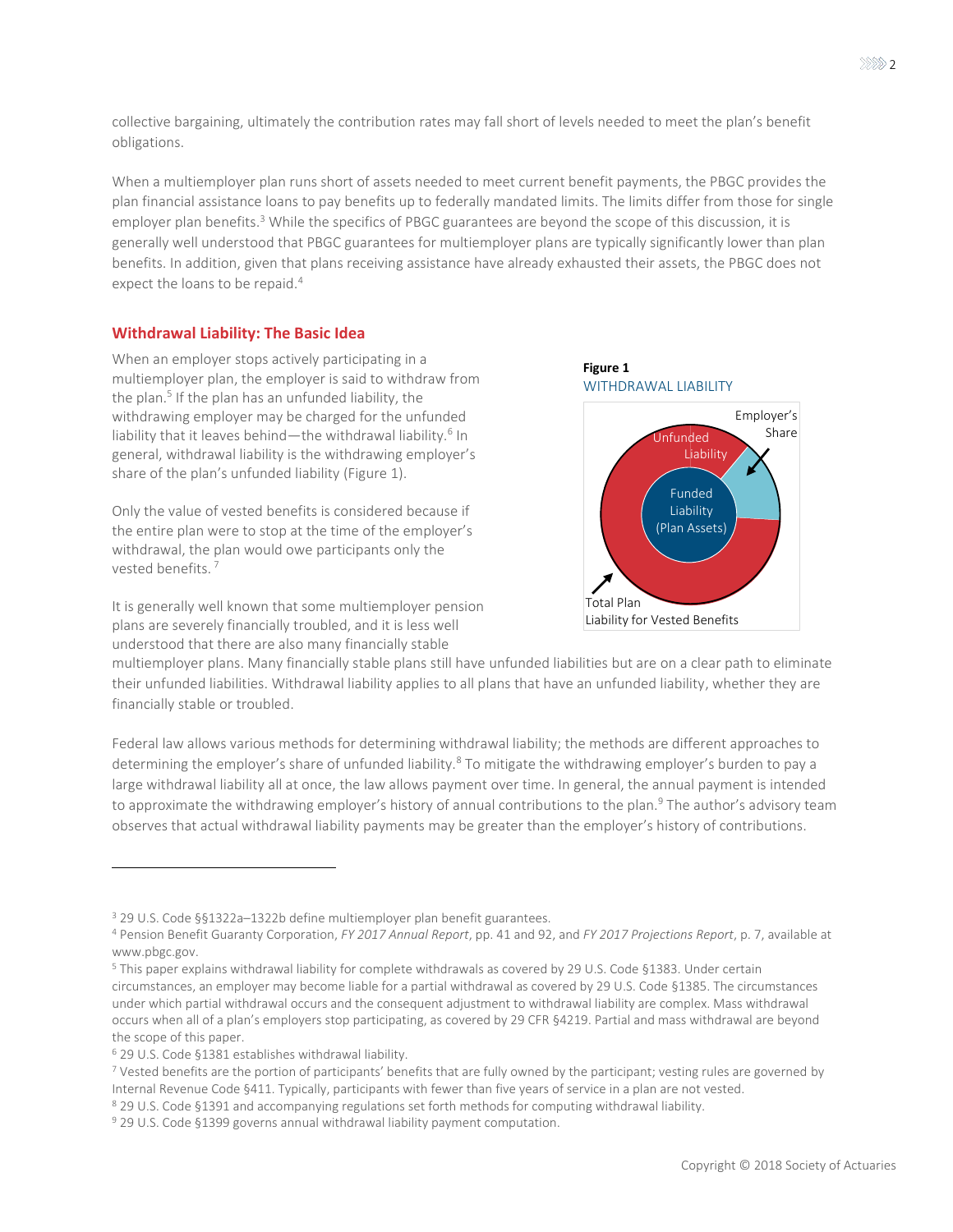The concepts surrounding withdrawal liability are fairly simple; however, the details and realities are complex. Embedded within them are several instances that may challenge the plan sponsor's ability to collect a withdrawn employer's entire share of the plan's unfunded liability. In addition, the intersection of changing demographic and economic conditions since the advent of the rules has resulted in withdrawal liabilities that may be larger than had been anticipated when the rules were written.

### Withdrawal Liability Growth

### **Multiemployer Plan Dynamics**

While many multiemployer plans are financially stable, in aggregate, unfunded liabilities among multiemployer plans have grown to be quite large [\(Figure 2\)](#page-2-0). Reasons for unfunded liability growth are generally beyond the scope of this paper, but include investment market conditions and lack of withdrawal liability collection. At the same time, the number of employers actively participating in the plans has declined. In other words, among some plans, the growing cost of unfunded liabilities is borne by fewer actively participating employers. Consequently, in such plans, the share of unfunded liability borne by each actively participating employer is growing faster than the plan's unfunded liability is growing. In addition, for plans that determine withdrawal liability using market-related discount rates, withdrawal liability has grown even faster.<sup>10</sup>

The number of actively contributing employers is reported on the annual Department of Labor Form 5500 filing, but only as far back as 2009. However, when an employer stops participating in a plan, the employer's employees are no longer active participants. Thus, the number of active participants can give a sort of indication of the number of contributing employers, and the number of active participants is available for earlier years.



#### <span id="page-2-0"></span>**Figure 2** AGGREGATE UNFUNDED LIABILITY

 $\overline{a}$ 

Note: 2008 Schedule MB data are not included in the Form 5500 database.

### <span id="page-2-1"></span>**Figure 3** AGGREGATE NUMBER OF ACTIVE PARTICIPANTS



Note that active participants are current employees of actively contributing employers; they are actively earning benefits under the plan. Inactive participants refers to all other participants, including retirees and surviving spouses currently receiving benefits, as well as participants who have earned benefits under the plan but have not yet begun collecting them. This last group of participants includes participants of actively contributing employers (i.e., workers

<sup>&</sup>lt;sup>10</sup> Unfunded liabilities fo[r Figure 2 u](#page-2-0)se unit credit liabilities computed at the interest rate used for funding (liabilities are estimated if actual values are not available) and the market value of assets. Unfunded liabilities for withdrawal liability purposes may differ; in the current economic environment, they are often greater than the unfunded liabilities presented here.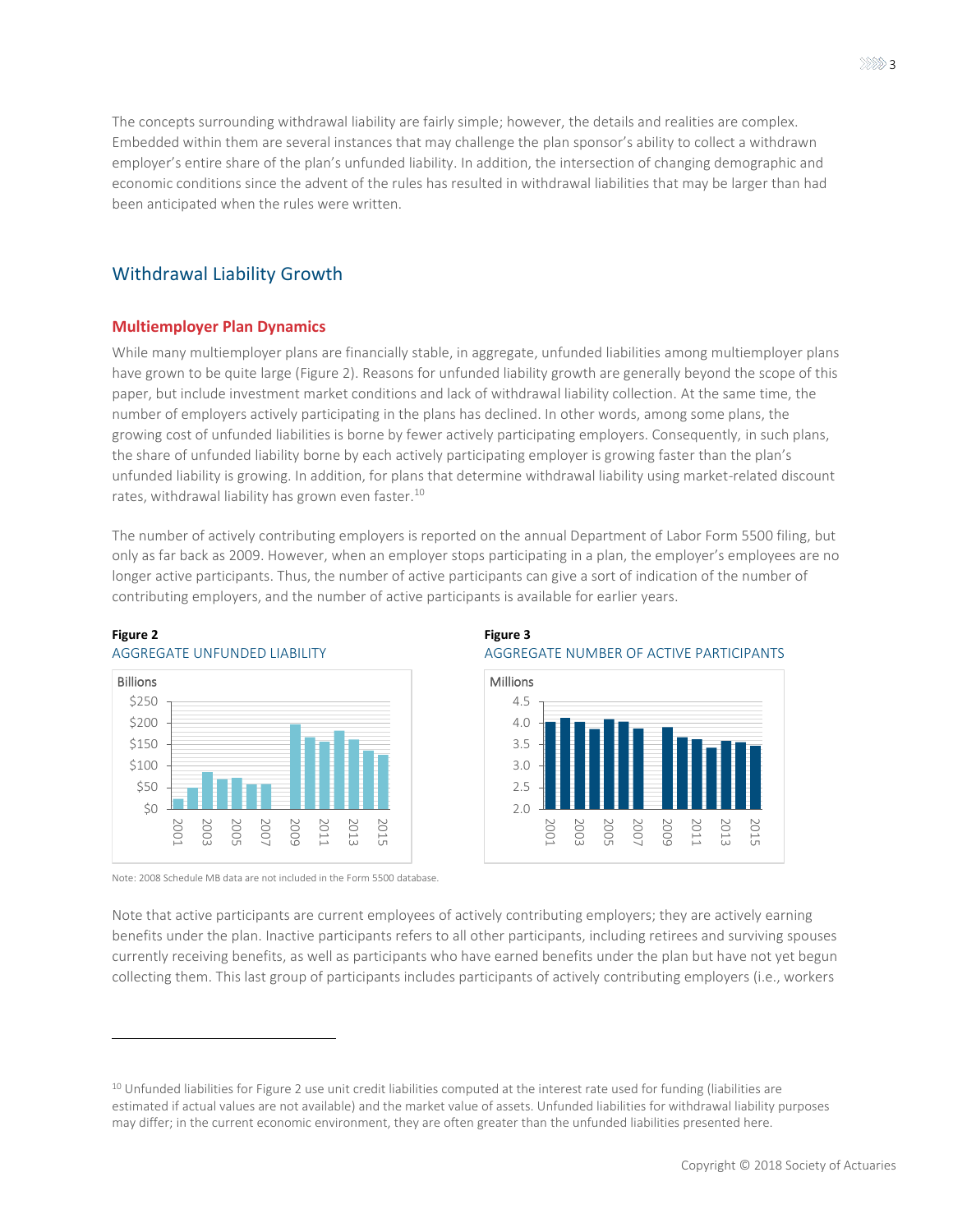who changed jobs and are no longer covered by the plan) and participants of withdrawn employers. Participants of withdrawn employers are often referred to as orphaned participants.

[Figure 3 s](#page-2-1)hows that the number of active participants in multiemployer plans has generally declined for a number of years. One reason for the declining number of active participants is that some plans no longer cover active employees. However, the author estimates that when one measures by plan liabilities (that is, taking into account plan size) only about 1% of multiemployer plans no longer cover active employees. $^{11}$ 

It is likely that a more significant factor in the declining numbers of active participants is decreasing union representation. While employment in the private sector grew 13.7% from 2000 to 2017, the portion of employees represented by unions fell 26.0%. In some industries, union representation declined more sharply than others, as [Table 1](#page-3-0) shows. Union representation among construction workers dropped only about 19% while representation among non-Internet publishing workers plunged more than 50%.<sup>12</sup>

### <span id="page-3-0"></span>**Table 1**

 $\overline{a}$ 

### NUMBER OF WORKERS REPRESENTED BY UNIONS

|        | <b>All Private Sector</b><br><b>Industries</b> |                          | Construction    |                          | <b>Transportation and</b><br>Warehousing |                          | Publishing, except Internet |                          |
|--------|------------------------------------------------|--------------------------|-----------------|--------------------------|------------------------------------------|--------------------------|-----------------------------|--------------------------|
| Year   | <b>Employed</b>                                | Represented<br>by Unions | <b>Employed</b> | Represented<br>by Unions | Employed                                 | Represented<br>by Unions | Employed                    | Represented<br>by Unions |
| 2000   | 102.808                                        | 9.8%                     | 6.944           | 18.2%                    | 4.389                                    | 27.2%                    | 832                         | 8.4%                     |
| 2017   | 116.935                                        | 7.3%                     | 7.844           | 14.7%                    | 5,205                                    | 18.8%                    | 458                         | 4.1%                     |
|        |                                                |                          |                 |                          |                                          |                          |                             |                          |
| Change | $+13.9%$                                       | $-26.0%$                 | $-8.8\%$        | $-19.2%$                 | $+18.6%$                                 | $-31.0%$                 | $-45.0%$                    | $-50.7%$                 |

### In thousands

Source: Bureau of Labor Statistics, "Historical Data for the Tables of Union Membership, Table 3, Union Affiliation of Employed Wage and Salary Workers by Occupation and Industry," www.bls.gov/cps/cpslutabs.htm, accessed July 2018.

### **Dependency Ratio Trends**

Pension plan unfunded liabilities reflect benefits for both active and inactive participants. A multiemployer plan's contributions, however, depend only on its number of active participants. When the plan's unfunded liability grows but the number of active participants shrinks, contribution dependency on the number of actives increases. The dependency ratio measures this dynamic: the number of inactive plan participants per active plan participant.

As a plan's dependency ratio increases, pressure to raise contribution rates or reduce benefits also increases. Increasing contribution rates may incent participating employers to consider withdrawing from the plan. When an employer withdraws, the employer's workers become inactive participants, and the plan's dependency ratio increases further.

[Figure 4 d](#page-4-0)emonstrates how dependency ratios have increased since 2001. While the number of active participants declined, the number of inactive participants grew. In 2001, about half of the plans had dependency ratios of 1.0 or more, meaning they had more inactive participants than active participants. Fewer than 10% of plans had a dependency ratio of 2.0 or more. By 2015, about 90% of the plans had dependency ratios of 1.0 or more, and about 30% of plans had dependency ratios of 2.0 or more. More than 10% of plans had a dependency ratio of 5.0 or more.

<sup>&</sup>lt;sup>11</sup> Based on data from Department of Labor Form 5500 Schedule MB for 2015, the most recent complete year of data available. <sup>12</sup> Bureau of Labor Statistics, "Historical Data for the Tables of Union Membership, Table 3, Union Affiliation of Employed Wage and Salary Workers by Occupation and Industry," www.bls.gov/cps/cpslutabs.htm, accessed July 2018.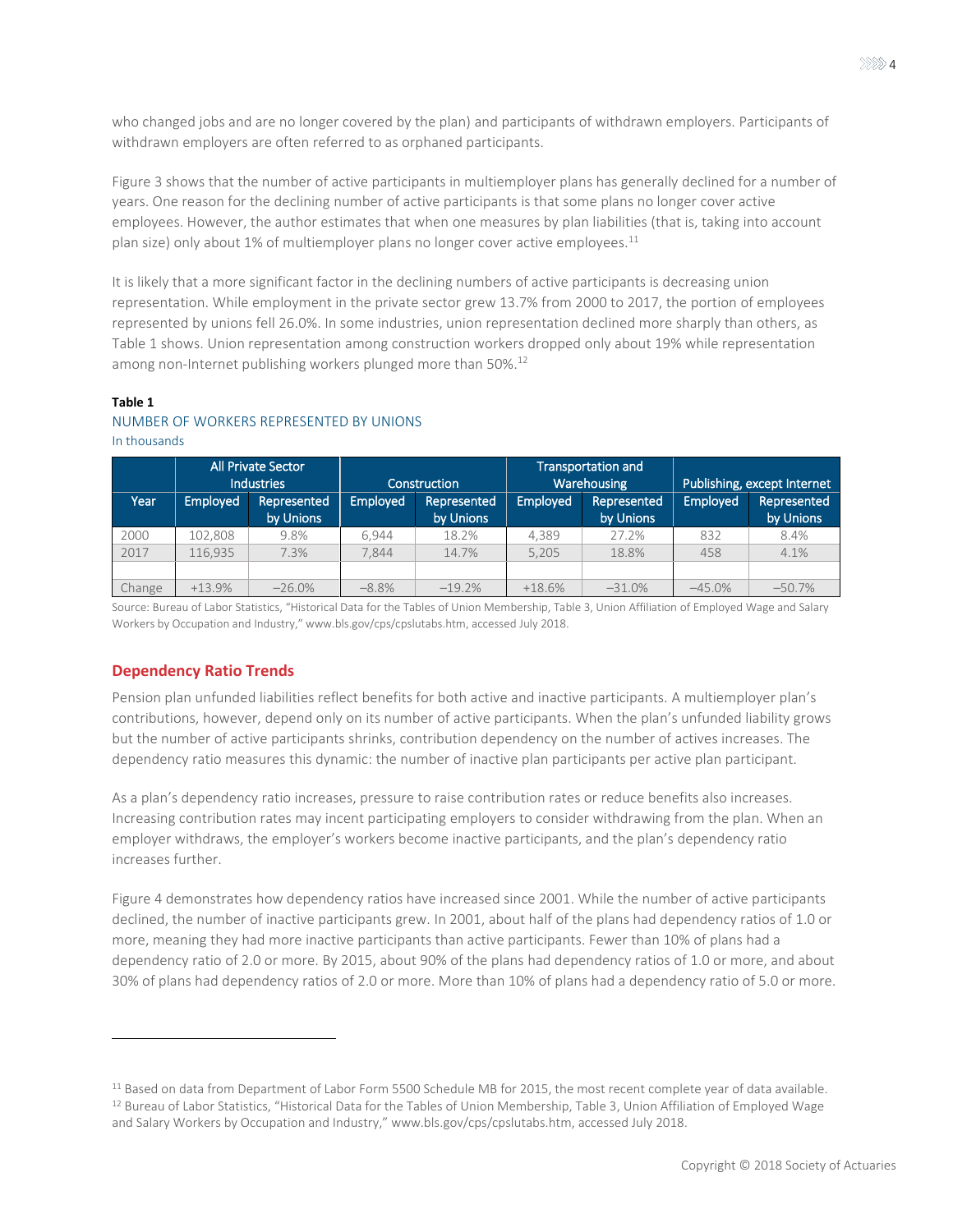As a result of these dynamics, withdrawal liabilities can be quite large. At a recent congressional hearing, one employer with approximately 200 employees in the Central States plan testified that their withdrawal liability had grown to \$1.4 million per active participant, or a total of about \$281 million.<sup>13</sup>



### <span id="page-4-0"></span>**Figure 4**  DEPENDENCY RATIO PERCENTAGE OF PLANS IN DEPENDENCY RATIO RANGES

Large withdrawal liabilities affect actively participating employers because, should they withdraw, Financial Accounting Standards require them to disclose the amount of their withdrawal liability. Large withdrawal liabilities can negatively affect their ability to obtain financing. Large withdrawal liabilities also affect plans because, as the [Collectibility](#page-6-0) section will explain, a significant share of withdrawal liabilities is not collected.

### **Unfunded Liability per Active Participant**

 $\overline{a}$ 

Similar to using the number of active participants as a proxy to illustrate the decline in employer participation, the amount of unfunded liability per active participant can serve as a proxy to understand how employers' shares of unfunded liabilities (withdrawal liabilities) have changed [\(Figure 5\)](#page-4-1).<sup>14</sup>

Across all multiemployer plans on an aggregate basis, the unfunded liability per active participant increased more than sixfold, from about \$5,900 in 2001 to about \$36,300 in 2015. That is roughly equivalent to an increase of nearly 14% per year. During this same period, aggregate unfunded liabilities increased at the equivalent of over 12.5% per year while the active number of participants dropped about 1% per year.

### <span id="page-4-1"></span>**Figure 5** UNFUNDED LIABILITY PER ACTIVE PARTICIPANT



Note: Form 5500 database excludes 2008 Schedule MB.

<sup>13</sup> *Hearing on Employer Perspectives on Multiemployer Pension Plans before the Joint Select Committee on Solvency of Multiemployer Pension Plans*, 115th Cong. (June 13, 2018) (statement of Mary Moorkamp Chief Legal and External Affairs Officer, Schnuck Markets).

<sup>&</sup>lt;sup>14</sup> Unfunded liabilities fo[r Figure 5 u](#page-4-1)se unit credit liabilities computed at the interest rate used for funding (liabilities are estimated if actual values are not available) and the market value of assets. Unfunded liabilities for withdrawal liability purposes may differ; in the current economic environment, they are often greater than the unfunded liabilities presented here.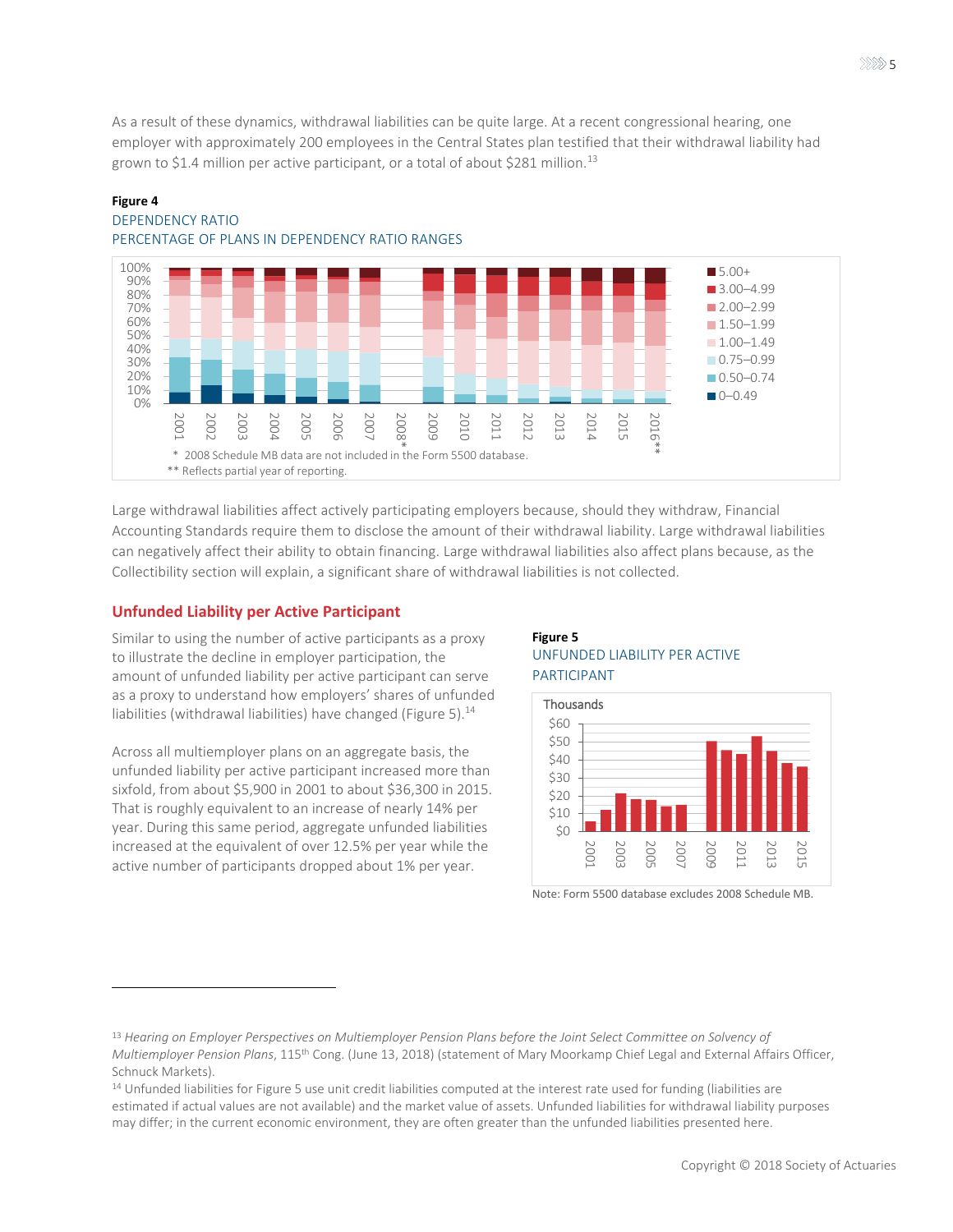The aggregate figures are essentially averages. Experience among individual plans has varied, with about half of the plans having seen better experience and the other half having seen worse experience. The following examples show how the unfunded liability per active participant has changed for some selected individual plans, based on publicly available data from Department of Labor Form 5500 filings.

[Example 1](#page-5-0) and [Example 2 i](#page-5-1)llustrate dramatic increases in unfunded liabilities per active participant, while [Example 3 i](#page-5-2)llustrates a plan that has not seen such an increase.

| Aggregate        |
|------------------|
| unfunded         |
| liabilities per  |
| active           |
| participant grew |
| sixfold from     |
| 2001 to 2015.    |

#### <span id="page-5-0"></span>**Example 1**

| Year | <b>Unfunded Liability</b> | <b>Number of Active</b><br><b>Participants</b> | Unfunded Liability per<br><b>Active Participant</b> |
|------|---------------------------|------------------------------------------------|-----------------------------------------------------|
| 2000 | \$7,342,796,000           | 194,460                                        | \$37,760                                            |
| 2005 | 12,616,522,000            | 157,306                                        | 80.204                                              |
| 2010 | 13,137,389,945            | 80.961                                         | 162.268                                             |
| 2015 | 33,384,681,622            | 64.527                                         | 517.375                                             |

From 2000 to 2015, i[n Example 1,](#page-5-0) the unfunded liability increased at an annual rate of 10.6% while the number of active participants dropped at a rate of 7.1% per year. The combined impact resulted in the unfunded liability per active participant growing at a rate of 19.1% per year.

#### <span id="page-5-1"></span>**Example 2**

| Year | <b>Unfunded Liability</b> | Number of Active<br><b>Participants</b> | Unfunded Liability per<br><b>Active Participant</b> |
|------|---------------------------|-----------------------------------------|-----------------------------------------------------|
| 2000 | \$(6,528,744)             | 6.891                                   | \$ (947)                                            |
| 2005 | 39,692,142                | 4.018                                   | 9.879                                               |
| 2010 | 73,065,183                | 3.894                                   | 18.764                                              |
| 2015 | 96,661,879                | 1.391                                   | 69.491                                              |

In [Example 2,](#page-5-1) the plan had a funding surplus in 2000. By 2005, the plan had an unfunded liability, and the number of active participants was less than 60% of the number in 2000. By 2015, the number of active participants had fallen at an annual rate of 10.1% since 2000, while the unfunded liability grew more than 9% per year from 2005 to 2015. The combined effect was an increase in the unfunded liability per active participant of 21.5% annually from 2005 to 2015.

Not all multiemployer plans have seen dramatic increases in their unfunded liability per active participant. In [Example 3,](#page-5-2) the number of active participants in grew at an annual rate of 1.3% from 2000 to 2015, while the plan's unfunded liability grew more slowly, at a rate of about 0.6% per year during the same period. The plan's 2015 unfunded liability per active participant is 11% lower than its 2000 level.

<span id="page-5-2"></span>

| <b>Example 3</b> |                           |                                         |                                                     |  |  |  |
|------------------|---------------------------|-----------------------------------------|-----------------------------------------------------|--|--|--|
| Year             | <b>Unfunded Liability</b> | Number of Active<br><b>Participants</b> | Unfunded Liability per<br><b>Active Participant</b> |  |  |  |
| 2000             | 10,994,390                | 528                                     | 20.823                                              |  |  |  |
| 2005             | 16,148,238                | 553                                     | 29.201                                              |  |  |  |
| 2010             | 4,873,488                 | 739                                     | 6.595                                               |  |  |  |
| 2015             | 11,982,867                | 645                                     | 18,578                                              |  |  |  |

#### $\gg \gg 6$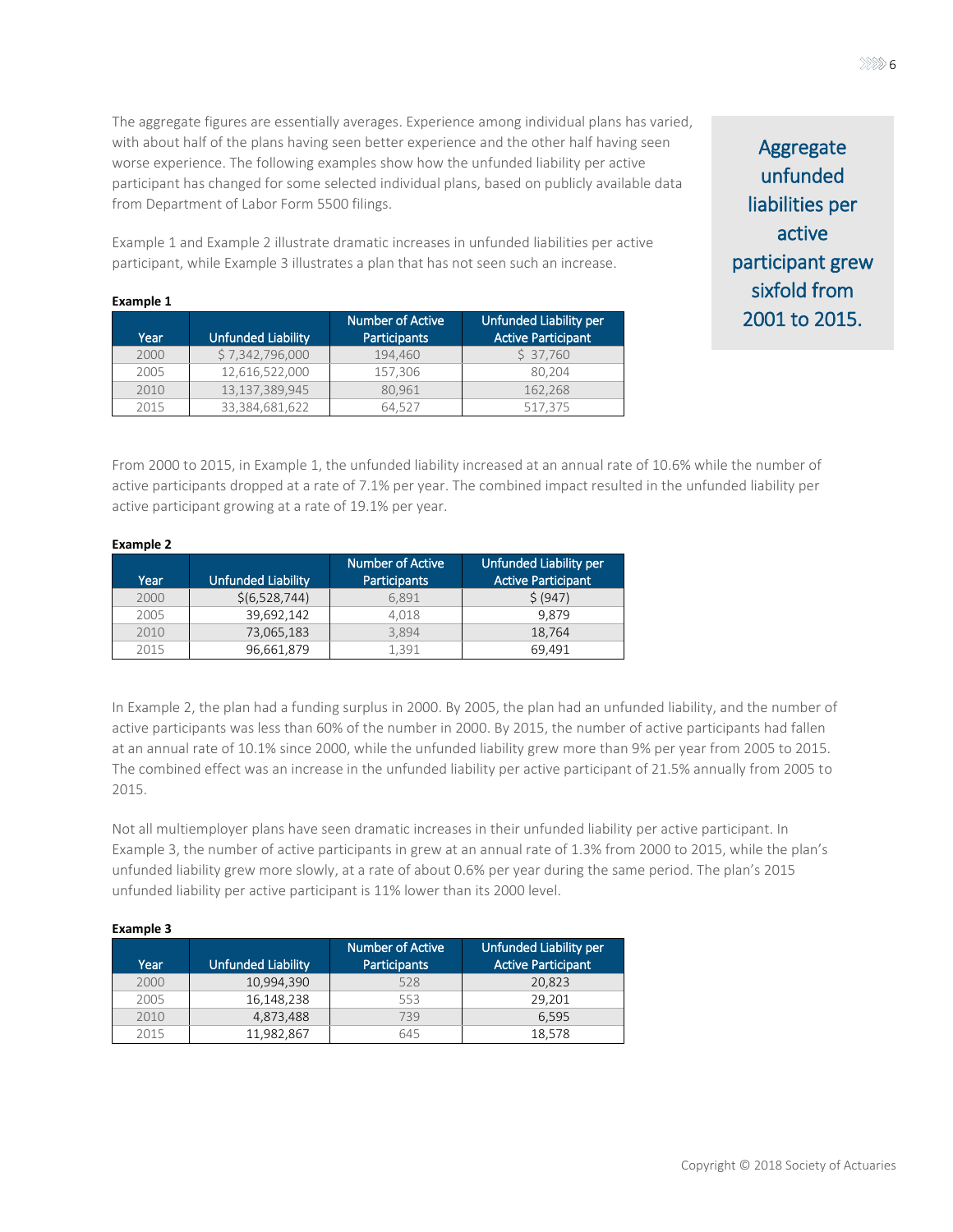### <span id="page-6-0"></span>Collectibility

As previously mentioned, the details and realities surrounding withdrawal liability are complex and include several instances that may challenge the plan sponsor's ability to collect a withdrawn employer's share of the plan's unfunded liability. <sup>15</sup>

### **Annual Payment Period Limitations**

Annual withdrawal liability payments are computed to approximate the withdrawing employer's historical annual contribution levels, without regard to the amount of the employer's withdrawal liability. 16

Once the annual payment is computed, the actuary determines the number of annual payments required to amortize the withdrawal liability. However, the amortization period can be no longer than 20 years. The employer pays the annual payment for as long as it takes to pay off the withdrawal liability or 20 years, whichever comes first<sup>17</sup>

Annual withdrawal liability payments stop after 20 years, even if would take longer to pay the withdrawal liability in full.

Today, for plans with very large unfunded liabilities and relatively few active employees compared with earlier years, many, if not most, withdrawing employers' annual withdrawal liability payments are likely to be capped at 20 years. As previously noted, most plans have declining proportions of active employees.

To show the impact on the plan of the 20-year cap on withdrawal liability payments, [Example 4](#page-6-1) uses a fictitious employer ABC's withdrawal from a fictitious multiemployer plan. The 20-year cap reduces the withdrawal liability that ABC is assessed to 82% of ABC's share of the plan's unfunded liability.

### <span id="page-6-1"></span>**Example 4**

### ABC'S WITHDRAWAL LIABILITY PAYMENTS GET CAPPED

|                                                                                                                                                                                                                                      | Amount of ABC's<br>Share of Unfunded<br><b>Liability Collected</b> | Percentage of ABC's<br><b>Share of Unfunded</b><br><b>Liability Collected</b> |
|--------------------------------------------------------------------------------------------------------------------------------------------------------------------------------------------------------------------------------------|--------------------------------------------------------------------|-------------------------------------------------------------------------------|
| ABC's share of unfunded liabilities                                                                                                                                                                                                  | \$11,000,000                                                       | 100%                                                                          |
| ABC's annual withdrawal liability payment is \$800,000. At 7% interest, it<br>would take more than 30 years to pay off \$11,000,000. However, the law<br>limits payments to 20 years. The present value of \$800,000 at the start of |                                                                    |                                                                               |
| each year for 20 years is \$9,068,476.                                                                                                                                                                                               | \$9.068.476                                                        | 82%                                                                           |

<sup>&</sup>lt;sup>15</sup> This paper explains withdrawal liability for complete withdrawals as covered by 29 U.S. Code §1383. Under certain circumstances, an employer may become liable for a partial withdrawal as covered by 29 U.S. Code §1385. The circumstances under which partial withdrawal occurs and the consequent adjustment to withdrawal liability are complex. Mass withdrawal occurs when all of a plan's employers stop participating, as covered by 29 CFR §4219. Partial and mass withdrawal are beyond the scope of this paper.

<sup>16</sup> 29 U.S. Code §1399 governs computation of annual withdrawal liability payments.

 $17$  29 U.S. Code §1399(c)(1)(B) limits amortization to the first 20 years of scheduled payments and §1396 exempts the United Mine Workers of America 1974 Pension Plan from the 20-year cap on withdrawal liability payments.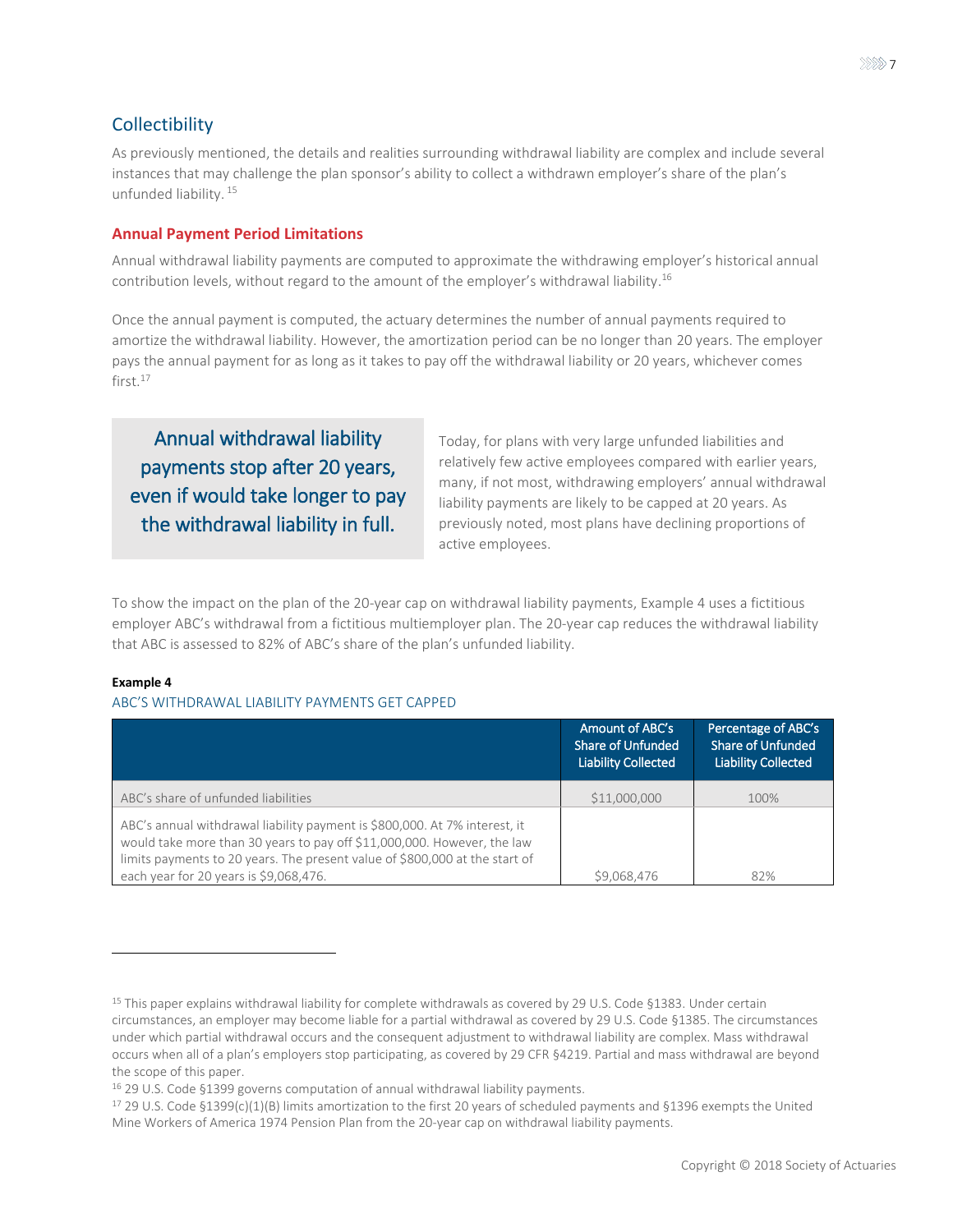### **Withdrawal Liability Settlement**

In lieu of the scheduled annual payments, the employer and plan sponsor may agree on other terms and conditions for the satisfaction of the employer's withdrawal liability.<sup>18</sup> When considering alternative terms and conditions, the plan sponsor is obligated to exercise fiduciary responsibilities and act in the best interest of plan participants.<sup>19</sup> Various circumstances, including potential litigation and employer credit risks, may lead plan sponsors to agree to a reduced withdrawal liability payment. Litigation risk may come into play when the facts and circumstances surrounding a withdrawal are unclear and have a significant impact on the withdrawal liability.

For example, suppose that an employer withdraws but the year in which the withdrawal occurred is unclear. If withdrawal occurred in year one, the withdrawal liability would be one amount, but if it occurred in year two, it would be twice as much. Suppose further that the facts and circumstances surrounding the withdrawal date are murky enough that neither the employer nor the plan sponsor is confident that it would prevail in litigation. Both parties may agree that a reasonable approach would be to split the difference. The author's advisory team observes that situations with murky facts and circumstances that affect the withdrawal liability amount are not uncommon.

With respect to credit risk, for example, the plan sponsor may prefer a lesser, one-time payment up front over the risk of loss of annual payments should the employer encounter financial difficulty in the future while it owes annual withdrawal liability payments. As another example of credit risk, if the withdrawn employer runs into financial difficulty while it is paying withdrawal liability payments, the employer may negotiate a lesser annual payment. The plan sponsor may agree in hopes that the employer will be likelier to pay more of its total withdrawal liability than it would if the under the original withdrawal liability payment schedule.

Settling withdrawal liabilities involves balancing competing interests. On one hand, the plan needs the employer to pay its fair share to fund participants' benefits in order to avoid disadvantaging the remaining actively participating employers. On the other hand, if the employer's fair share is large enough to bankrupt the employer, the employer would be unable to pay it, leaving the remaining employers to pick up the unpaid portion.

## Withdrawal liability payments may be negotiated down.

Picking up from [Example 4,](#page-6-1) [Example 5](#page-7-0) and [Example 6](#page-8-0) demonstrate the impact of two different approaches to settling withdrawal liability payments. These two illustrations result in withdrawal liability assessments that are 68% and 48%, respectively, of ABC's share of the plan's unfunded liability.

| LAGHIPIC J                                                                                                                                                                                                                                                                     |                                                                    |                                                                               |
|--------------------------------------------------------------------------------------------------------------------------------------------------------------------------------------------------------------------------------------------------------------------------------|--------------------------------------------------------------------|-------------------------------------------------------------------------------|
|                                                                                                                                                                                                                                                                                | Amount of ABC's<br>Share of Unfunded<br><b>Liability Collected</b> | Percentage of ABC's<br><b>Share of Unfunded</b><br><b>Liability Collected</b> |
| ABC's share of unfunded liabilities                                                                                                                                                                                                                                            | \$11,000,000                                                       | 100%                                                                          |
| ABC's annual withdrawal liability payment is \$800,000. At 7% interest, it<br>would take more than 30 years to pay off \$11,000,000. However, the law<br>limits payments to 20 years. The present value of \$800,000 at the start of<br>each year for 20 years is \$9,068,476. | \$9,068,476                                                        | 82%                                                                           |
| Settlement: ABC pays \$7,500,000 up front (roughly 83 cents on the dollar<br>compared with annual payments).                                                                                                                                                                   | \$7,500,000                                                        | 68%                                                                           |

#### <span id="page-7-0"></span>**Example 5**

 $\overline{a}$ 

<sup>&</sup>lt;sup>18</sup> 29 U.S. Code §1404 allows alternative approaches to withdrawal liability payment.

<sup>19</sup> 29 U.S. Code §1002(21)(A) establishes and §1104 outlines fiduciary responsibilities.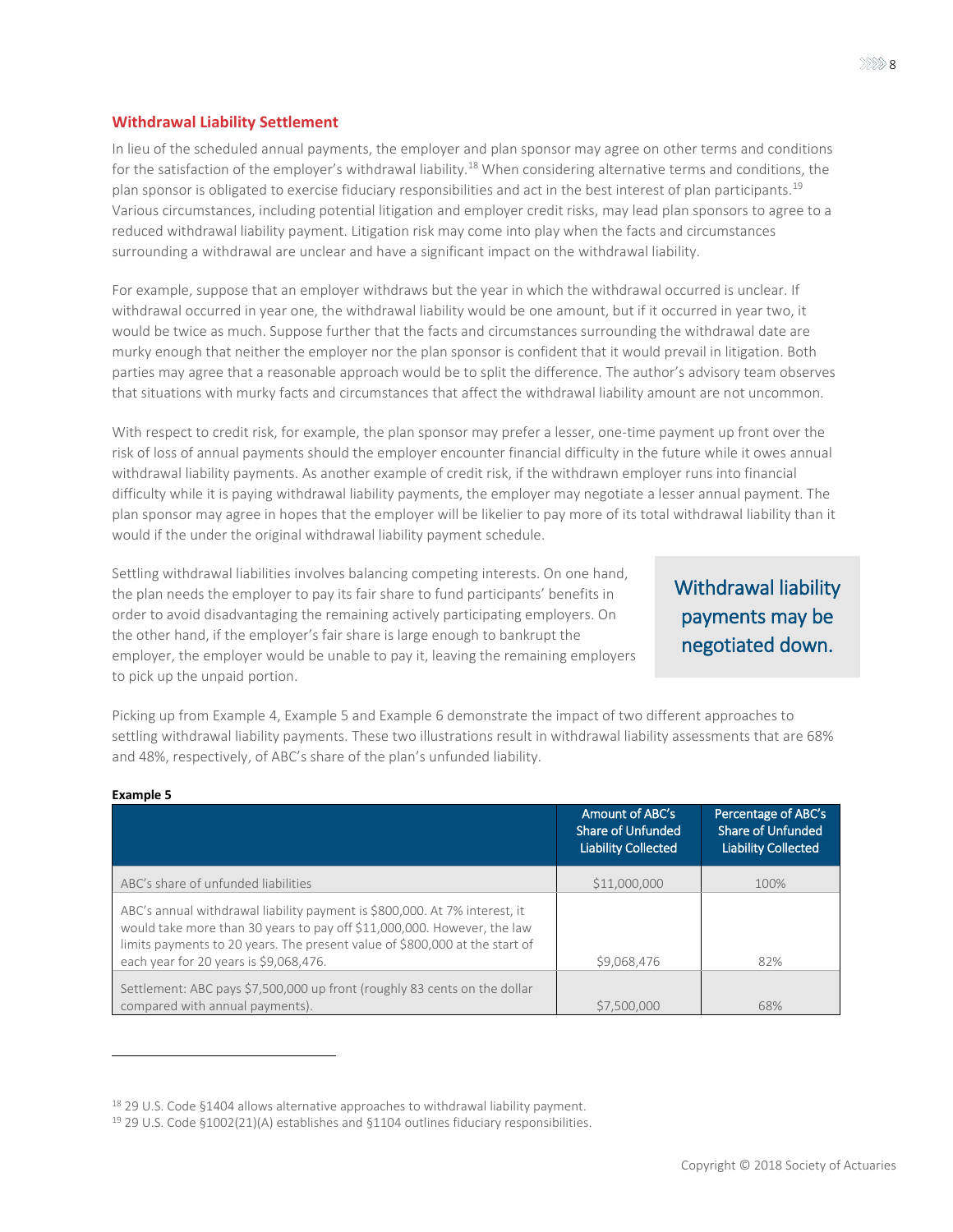#### <span id="page-8-0"></span>**Example 6**

|                                                                                                                                                                                                                                                                                                                                                                                               | Amount of ABC's<br><b>Share of Unfunded</b><br><b>Liability Collected</b> | Percentage of ABC's<br><b>Share of Unfunded</b><br><b>Liability Collected</b> |
|-----------------------------------------------------------------------------------------------------------------------------------------------------------------------------------------------------------------------------------------------------------------------------------------------------------------------------------------------------------------------------------------------|---------------------------------------------------------------------------|-------------------------------------------------------------------------------|
| ABC's share of unfunded liabilities                                                                                                                                                                                                                                                                                                                                                           | \$11,000,000                                                              | 100%                                                                          |
| ABC's annual withdrawal liability payment is \$800,000. At 7% interest, it<br>would take more than 30 years to pay off \$11,000,000. However, the law<br>limits payments to 20 years. The present value of \$800,000 at the start of<br>each year for 20 years is \$9,068,476.                                                                                                                | \$9,068,476                                                               | 82%                                                                           |
| After 2 years of withdrawal liability payments, ABC experiences financial<br>difficulty and negotiates to pay half of the remaining annual withdrawal<br>liability payments. At the point of withdrawal, the present value of 2 years of<br>annual withdrawal liability payments of \$800,000 each plus 18 years of<br>annual withdrawal liability payments of \$400,000 each is \$5,308,070. | \$5,308,070                                                               | 48%                                                                           |

### **Bankruptcy**

If a withdrawing employer is bankrupt or subsequently becomes bankrupt, the employer may not be able to meet its withdrawal liability obligations. The plan sponsor may file a claim for outstanding withdrawal liability in bankruptcy proceedings, along with other creditors. In such situations, the plan rarely receives payment in full.

The author's advisory team observes that in bankruptcies, withdrawal liabilities are often considered unsecured claims, rather than administrative expenses. When settling bankruptcy claims, administrative expenses are entitled to priority over unsecured claims.<sup>20</sup> In addition, in the case of employer liquidation, federal law essentially limits the employer's withdrawal liability to a percentage of the post-liquidation value of the employer.<sup>21</sup>

Plans rarely receive full withdrawal liability payment from bankrupt employers.

One relatively high-profile bankruptcy exemplifies the issue of unsecured claims versus administrative expenses. In 2010, Hostess Brands, Inc. (Hostess) was the largest contributor to the Bakery and Confectionery Plan. At the start of 2011, the plan reported an unfunded liability of \$2.1 billion<sup>22</sup> and was certified as neither critical nor endangered funded status. Hostess stopped contributing in July 2011 but was still the third-largest contributor to the plan that year. In 2012, Hostess filed for bankruptcy, the plan reported an unfunded liability of \$3.5 billion<sup>23</sup> and withdrawal liability assessments of \$922 million associated with 14 employers that withdrew during 2011, and the actuary certified the plan as in critical status.<sup>24</sup> During bankruptcy proceedings, the courts found that Hostess's unpaid contributions and withdrawal liability were not entitled to administrative expense priority.<sup>25</sup>

<sup>&</sup>lt;sup>20</sup> 11 U.S. Code §507 assigns priority to expenses and claims during bankruptcy proceedings.

<sup>&</sup>lt;sup>21</sup> 29 U.S. Code §1405 defines the limitation on withdrawal liability in the case of employer liquidation.

<sup>&</sup>lt;sup>22</sup> Unit credit accrued liability computed at 7.50% assumed investment return less the current value of assets.

<sup>&</sup>lt;sup>23</sup> Unit credit accrued liability computed at 6.50% assumed investment return less the current value of assets. The assumed rate of return was lowered "based on past experience and future expectations."

<sup>&</sup>lt;sup>24</sup> Department of Labor Form 5500 Schedule R for the Bakery & Confectionery Union & Industry International Pension Fund for 2010, 2011 and 2012.

<sup>25</sup> *Bakery, Confectionery, Tobacco Workers and Grain Millers Int'l Union v. Hostess Brands, Inc*., United States District Court for the Southern District of New York, Sept. 27, 2013.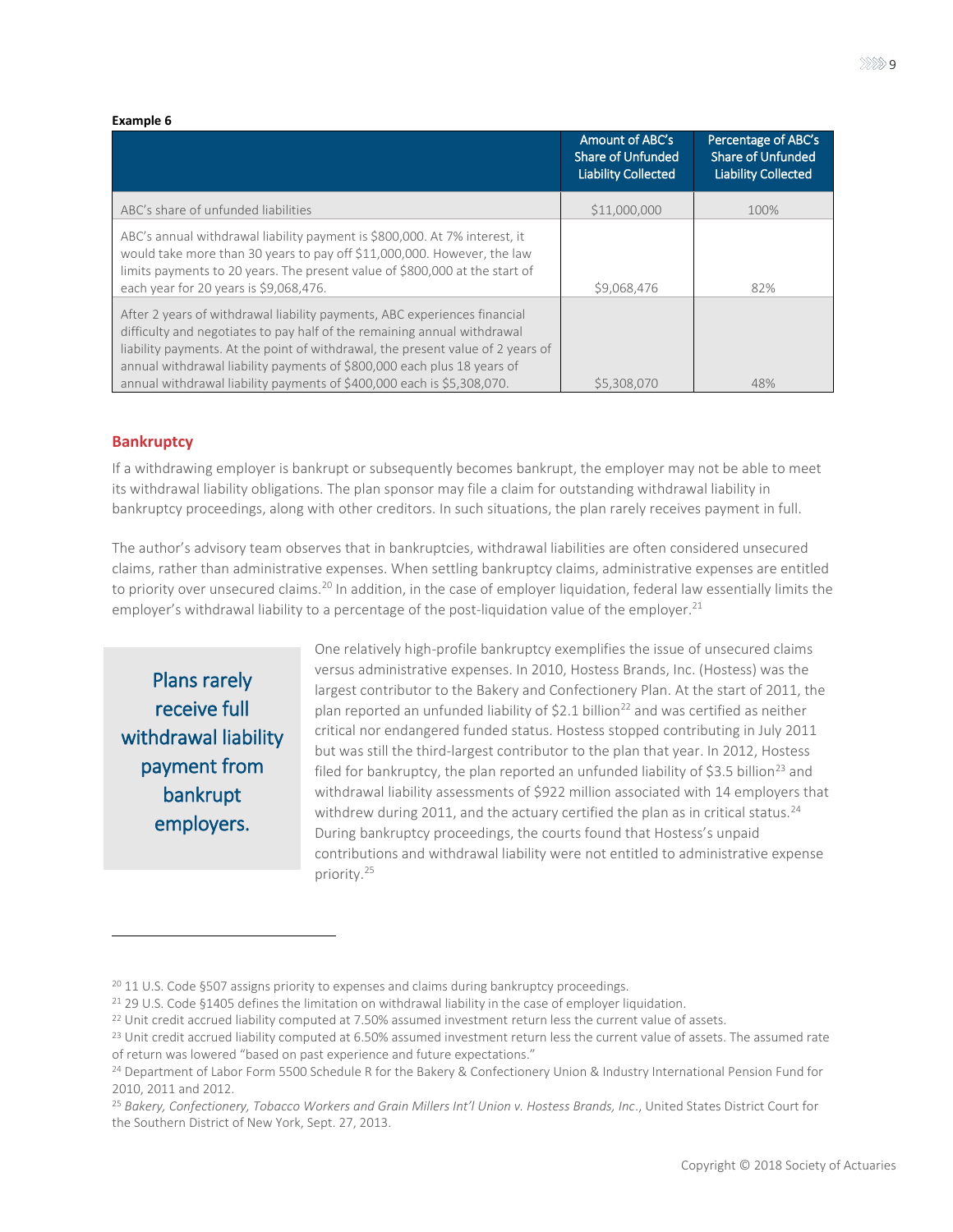In [Example 6,](#page-8-0) ABC ran into financial troubles after two years and negotiated a lower annual withdrawal liability payment. [Example 7 s](#page-9-0)hows the impact if ABC had gone out of business after two years and withdrawal liability payments ceased. The plan would have collected only 14% of ABC's share of the plan's unfunded liability.

### <span id="page-9-0"></span>**Example 7**

|                                                                                                                                                                                                                                                                                | Amount of ABC's Share<br>of Unfunded Liability<br>Collected | Percentage of ABC's<br><b>Share of Unfunded</b><br><b>Liability Collected</b> |
|--------------------------------------------------------------------------------------------------------------------------------------------------------------------------------------------------------------------------------------------------------------------------------|-------------------------------------------------------------|-------------------------------------------------------------------------------|
| ABC's share of unfunded liabilities                                                                                                                                                                                                                                            | \$11,000,000                                                | 100%                                                                          |
| ABC's annual withdrawal liability payment is \$800,000. At 7% interest, it<br>would take more than 30 years to pay off \$11,000,000. However, the law<br>limits payments to 20 years. The present value of \$800,000 at the start of<br>each year for 20 years is \$9,068,476. | \$9,068,476                                                 | 82%                                                                           |
| After 2 years of withdrawal liability payments, ABC goes out of business<br>and withdrawal liability payments cease. At the point of withdrawal, the<br>present value of 2 years of annual withdrawal liability payments of<br>\$800,000 each is \$1.547.664.                  | \$1.547.664                                                 | 14%                                                                           |

Suppose instead that ABC withdrew from the plan because it was going out of business and would be liquidated. During bankruptcy proceedings, the court considered the pension plan's claim for withdrawal liability to be an unsecured claim. After settling claims of higher priority, the plan collected only 9% of ABC's share of the plan's unfunded liability [\(Example 8\)](#page-9-1).

### <span id="page-9-1"></span>**Example 8**

 $\overline{a}$ 

|                                                                                                                                | Amount of ABC's Share<br>of Unfunded Liability<br>Collected | Percentage of ABC's<br><b>Share of Unfunded</b><br><b>Liability Collected</b> |
|--------------------------------------------------------------------------------------------------------------------------------|-------------------------------------------------------------|-------------------------------------------------------------------------------|
| ABC's share of unfunded liabilities                                                                                            | \$11,000,000                                                | 100%                                                                          |
| ABC goes out of business. During liquidation, \$1,000,000 was allocated to<br>the plan's claim for ABC's withdrawal liability. | \$1,000,000                                                 | 9%                                                                            |

### **Industry Exemptions**

Because of the nature of the construction and entertainment industries, employers in these industries are generally exempt from paying withdrawal liability if they no longer perform work in the same geographical area.<sup>26</sup> The rationale for this exemption was that industry-specific characteristics would protect plans from weakened contribution bases upon an employer's withdrawal, in part because employees would normally obtain work with another employer.<sup>27</sup>

### Construction and entertainment industry employers generally do not pay withdrawal liability if they stop working in the plan's area.

<sup>26</sup> 29 U.S. Code §1383(b)–(c) outlines industry exemptions.

<sup>27</sup> U.S. General Accounting Office, *Report to the Congress of the United States by the Comptroller General: Assessment of Special Rules Exempting Employers Withdrawing from Multiemployer Pension Plans from Withdrawal Liability*, May 14, 1984.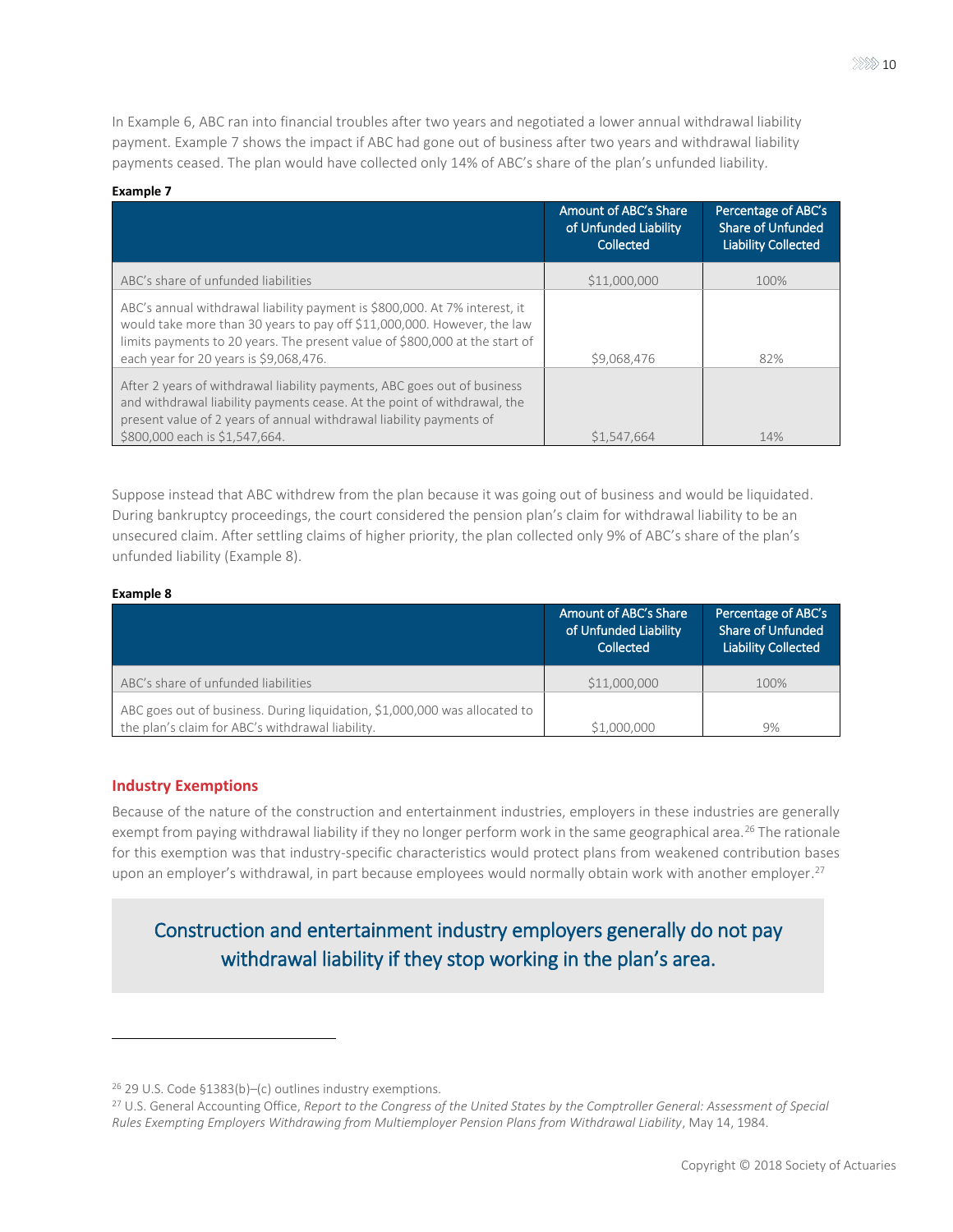### **Small Withdrawal Liability Exception**

Withdrawal liability that is less than \$250,000 may be reduced. It may be waived entirely if it is less than the smaller of \$50,000 or 0.75% (three-quarters of 1 percent) of the plan's unfunded vested benefits.<sup>28</sup> Because most multiemployer plans have benefit liabilities in the tens or hundreds of millions, if not billions, withdrawal liabilities that are small enough to meet this exception would not be significant to most plans.

### Small withdrawal liabilities may be reduced or waived.

### **Collectibility: Summary**

When an employer withdraws from a multiemployer pension plan that has an unfunded liability, federal law provides for the employer to pay withdrawal liability. In general, withdrawal liability is the employer's share of the plan's unfunded liability. However, because of several legal and practical considerations, the withdrawn employer may pay only part or none of the withdrawal liability.

In such cases, it falls to the remaining employers to make up the difference, generally through increased contribution rates or upon their subsequent withdrawal.<sup>29</sup> Typically, when employers must pay higher contribution rates, they have fewer resources available for wage increases. Consequently, it indirectly also falls to the remaining active plan participants to bear some of the cost.

If the plan ultimately fails, the PBGC steps in to provide financial assistance. PBGC assistance is limited to federally mandated amounts.<sup>30</sup> While the specifics of PBGC guarantees are beyond the scope of this discussion, it is generally well understood that PBGC guarantees for multiemployer plans are typically significantly lower than plan benefits.

### Acknowledgments

The author thanks the following volunteers for their advice, insights and arm's-length review of this study prior to publication. Any opinions expressed may not reflect their opinions or those of their employers. Any errors belong to the author alone.

Christian E. Benjaminson, FSA, EA, FCA, MAAA James B. Dexter, FSA, EA, FCA, MAAA Paul B. Dunlap, FSA, EA, FCA, MAAA

<sup>&</sup>lt;sup>28</sup> 29 U.S. Code §1389 provides for withdrawal liability deductions and waivers and §1396 exempts the United Mineworkers of American 1974 Pension Plan from the small withdrawal liability exception.

<sup>&</sup>lt;sup>29</sup> Unpaid withdrawal liability also flows through to withdrawal liabilities for subsequent employer withdrawals.

<sup>30</sup> 29 U.S. Code §1322a–1322b define multiemployer plan benefit guarantees.